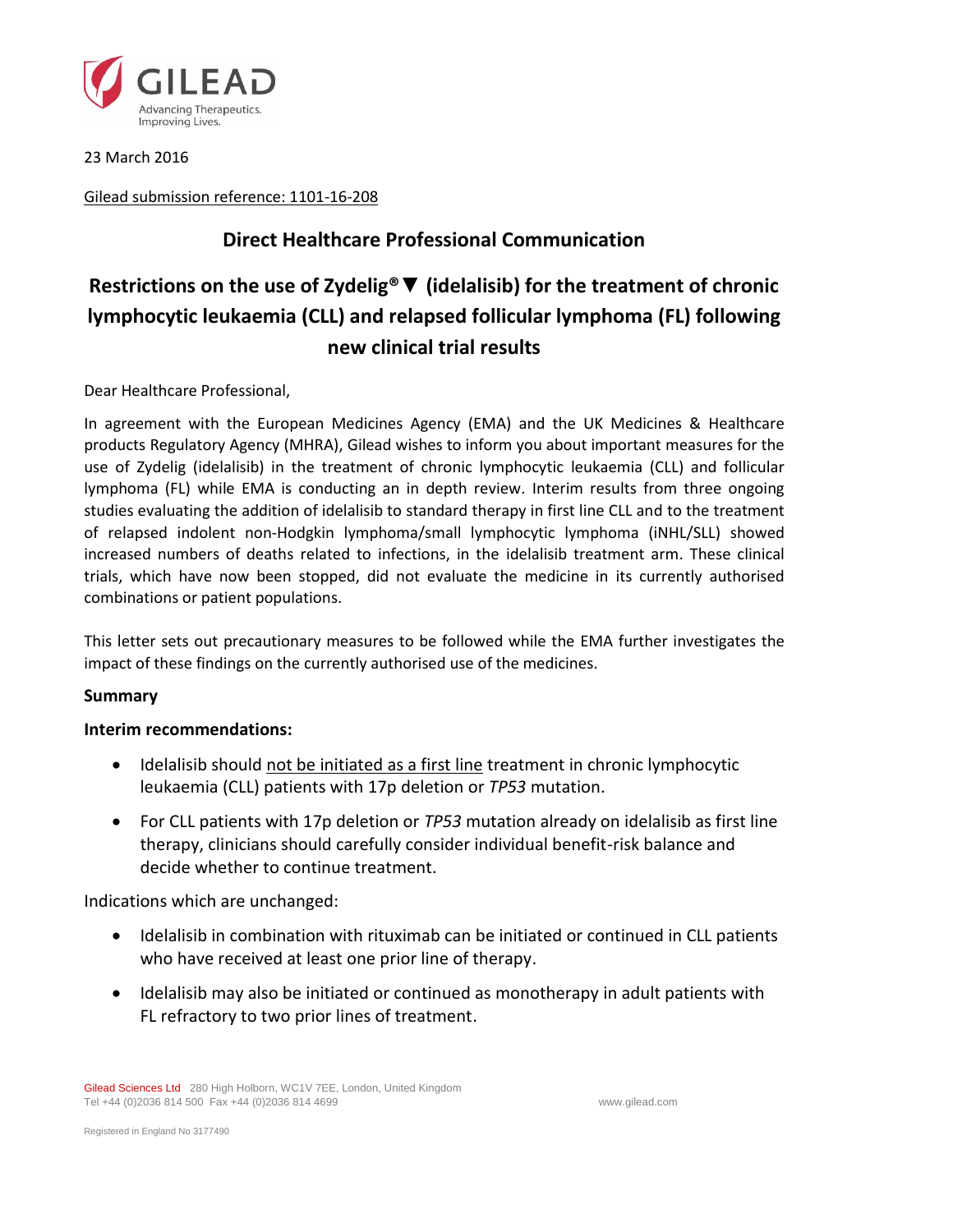

New risk minimisation for all patients in CLL and FL:

- Patients should be informed about the risk of serious and/or fatal infections.
- Idelalisib should not be initiated in patients with any evidence of ongoing systemic bacterial, fungal or viral infection.
- Prophylaxis for *Pneumocystis jirovecii* pneumonia (PJP) should be administered to all patients throughout idelalisib treatment.
- Patients should be monitored for respiratory signs and symptoms throughout treatment and be advised to promptly report new respiratory symptoms.
- Regular clinical and laboratory screening for cytomegalovirus (CMV) infection should be conducted. Idelalisib treatment should be discontinued in patients with evidence of infection or viraemia.
- Absolute neutrophil counts (ANC) should be monitored in all patients at least every 2 weeks for the first 6 months of treatment with idelalisib, and at least weekly in patients while ANC is less than 1,000 per mm<sup>3</sup> (see following table).

| ANC 1,000 to < 1,500/mm <sup>3</sup> | ANC 500 to < $1,000/mm3$     | ANC < $500/mm3$                                                                                                                   |
|--------------------------------------|------------------------------|-----------------------------------------------------------------------------------------------------------------------------------|
| Maintain Zydelig dosing.             | Maintain Zydelig dosing.     | Interrupt Zydelig dosing.                                                                                                         |
|                                      | Monitor ANC at least weekly. | Monitor ANC at least weekly until<br>ANC $\geq$ 500/mm <sup>3</sup> , then may resume<br>Zydelig dosing at 100 mg twice<br>daily. |

# **Background on the safety concern**

A higher incidence of serious adverse events (SAEs) and an increased risk of death occurred among patients receiving idelalisib compared to the control groups in three ongoing Phase 3 studies evaluating the addition of idelalisib to standard therapies in first line CLL and relapsed iNHL/SLL. The combined percentage of deaths in these three studies in the idelalisib arm was 7.4% compared to 3.5% in the placebo arm. The excess deaths were mainly caused by infections, including PJP and CMV infections, as well as respiratory events, some of which may have been related to infections.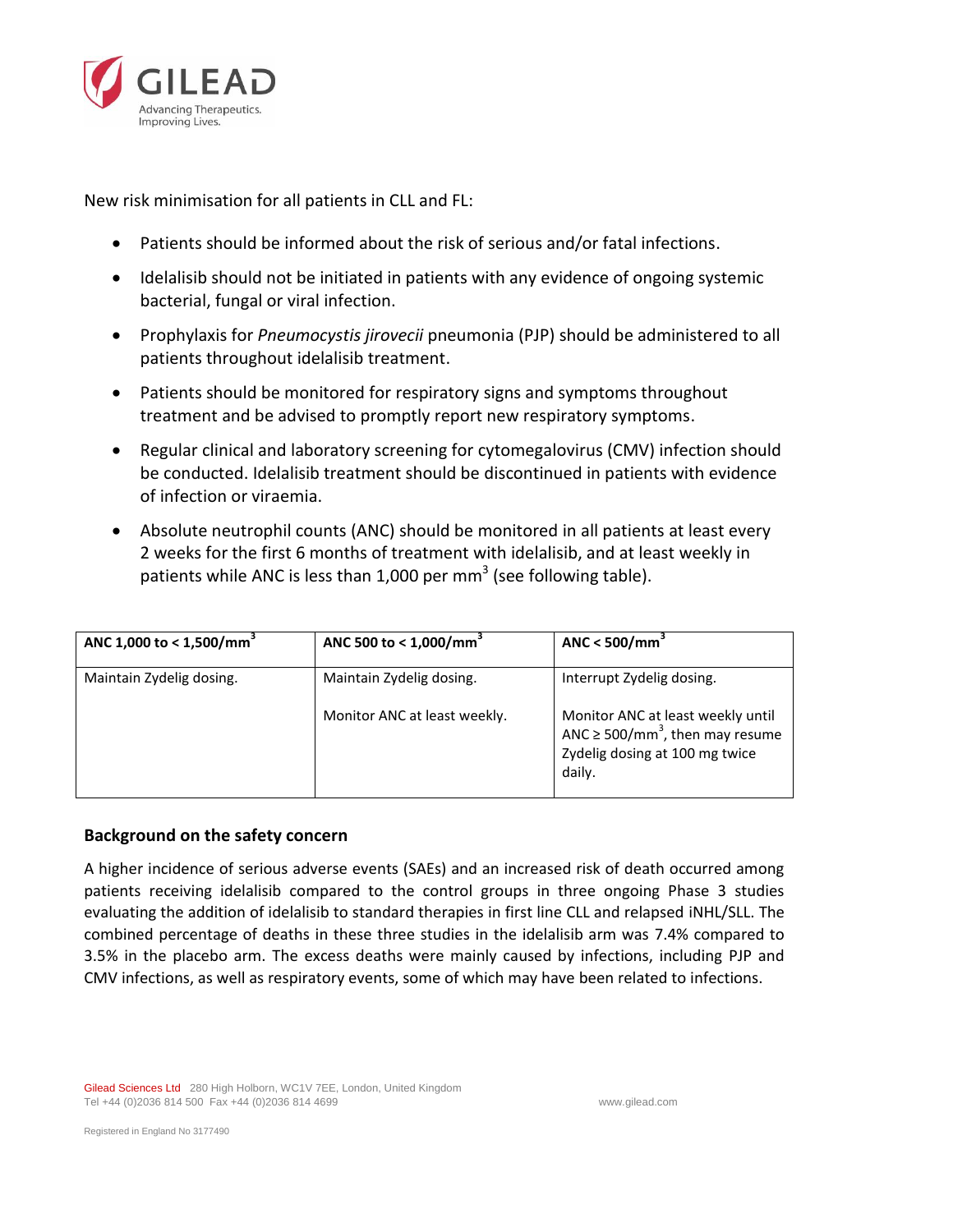

The studies in iNHL/SLL included patients with disease characteristics different from those covered by the currently authorised indications or investigated a treatment combination with idelalisib not currently approved for use in iNHL patients. The clinical trial in CLL investigated idelalisib in a treatment combination that is currently not approved, however it involved patients who had not received previous treatment, some of whom had 17p deletion or *TP53* mutation.

The Zydelig Summary of Product Characteristics (SmPC) is being updated to reflect the provisional precautionary measures above. The EMA is further investigating the implication of these findings for current authorised use; any new advice will be communicated promptly.

# **Call for reporting**

Please continue to report suspected adverse drug reactions (ADRs) to the Medicines and Healthcare products Regulatory Agency (MHRA) through the Yellow Card Scheme.

Please report:

- all suspected ADRs that are serious or result in harm. Serious reactions are those that are fatal, life-threatening, disabling or incapacitating, those that cause a congenital abnormality or result in hospitalisation, and those that are considered medically significant for any other reason.
- all suspected ADRs associated with new drugs and vaccines identified by the black triangle ▼

It is easiest and quickest to report ADRs online via the Yellow Cards website <https://yellowcard.mhra.gov.uk/>

Alternatively, prepaid Yellow Cards for reporting are available:

- at the back of the British National Formulary (BNF)
- by emailing [yellow.card@mhra.gsi.gov.uk](mailto:yellow.card@mhra.gsi.gov.uk)
- by writing to FREEPOST YELLOW CARD (no other address details necessary)
- by telephoning the Commission on Human Medicines (CHM) free phone line: 0800-731- 6789
- by downloading and printing a form from the MHRA website <https://yellowcard.mhra.gov.uk/downloadable-information/>

When reporting please provide as much information as possible, including medical history, any concomitant medication, ADR onset time, treatment dates, and product brand name.